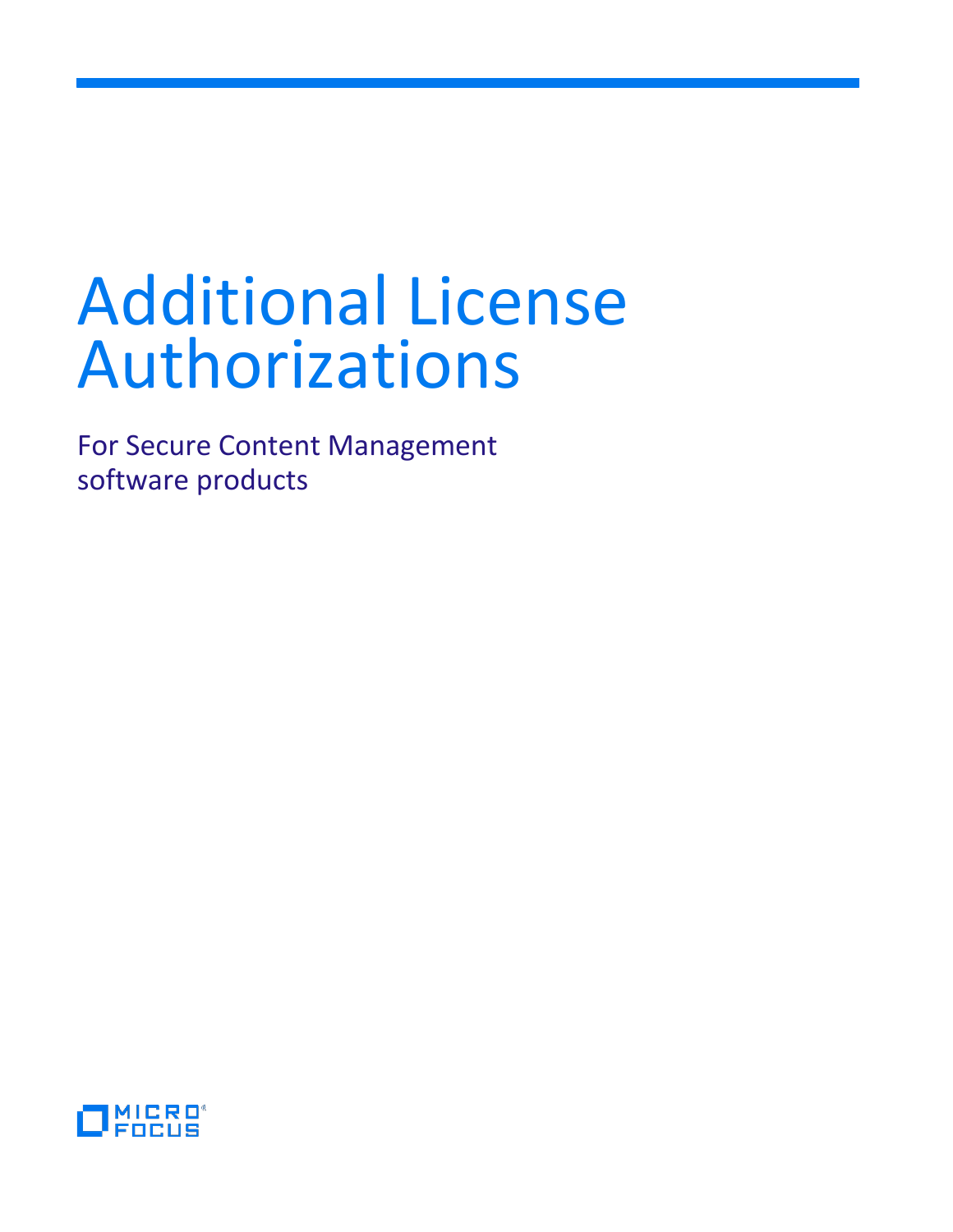## **Products and suites covered**

| <b>Products</b>                                                                                                     | E-LTU or<br>E-Media<br>available <sup>*</sup> | <b>Perpetual License</b><br>Non-production<br>use category ** | <b>Term License</b><br><b>Non-production</b><br>use category (if<br>available) |
|---------------------------------------------------------------------------------------------------------------------|-----------------------------------------------|---------------------------------------------------------------|--------------------------------------------------------------------------------|
| ControlPoint (previously called HPE ControlPoint)                                                                   | Yes                                           | Class 1                                                       | Class 3                                                                        |
| Content Manager (previously called HPE Content Manager, HP Records<br>Manager and HP TRIM)                          | Yes                                           | Class 1                                                       | Class 3                                                                        |
| Structured Data Manager (previously called HPE Structured Data<br>Manager and HP Application information Optimizer) | Yes                                           | Class 1                                                       | Class 3                                                                        |

\* Any product sold as E-LTU or E-Media shall be delivered electronically regardless of any contrary designation in a purchase order. \*\* Non-production use rights, if any, can be found at **[software.microfocus.com/legal/software-licensing](https://software.microfocus.com/legal/software-licensing)**.

# **Definitions**

Capitalized terms not otherwise defined in this ALA document are defined in the governing agreement.

| <b>Term</b>                             | <b>Definition</b>                                                                                                                                                                                                                                                                                                                                                                                                        |
|-----------------------------------------|--------------------------------------------------------------------------------------------------------------------------------------------------------------------------------------------------------------------------------------------------------------------------------------------------------------------------------------------------------------------------------------------------------------------------|
| <b>Administrator Named</b><br>User      | Means a Named User who configures the system, sets up the policies and administers the control data,<br>such as protective markings, retention schedules, classifications etc. This role applies to both Content<br>Manager Select and Content Manager Perpetual.                                                                                                                                                        |
| <b>Casual Contributor Named</b><br>User | Means a Named User who uses other enterprise content management systems, such as SharePoint or an<br>ISV provided interface, but need to declare finished records into Content Manager. They will mainly use<br>the integration with their ECM system or the web client and will not update documents through Content<br>Manager interfaces. The Casual Contributor is only available in Content Manager Perpetual.      |
| Concurrent user                         | Means the software is licensed by the amount of users that simultaneously use the software at any one<br>point in time. The software can be installed on any number of computers, provided that the actual usage<br>of the software does not exceed the number of licenses purchased.                                                                                                                                    |
| CPU                                     | Means a system that contains a single central processing unit with a single integrated circuit package<br>with a single discrete processing core.                                                                                                                                                                                                                                                                        |
| CPU Core or CRE                         | Means each individual core where a CPU may have more than one core.                                                                                                                                                                                                                                                                                                                                                      |
| Database or DB                          | Means a container which stores application data including table structure, stored procedures, and other<br>functionality that runs on a Database Instance.                                                                                                                                                                                                                                                               |
| Database Instance                       | Means a software application that has the sole purpose of acting as a container that hosts and executes<br>one of more Databases.                                                                                                                                                                                                                                                                                        |
| Device or Dev                           | Means an addressable entity, physical or virtual, including but not limited to router, switch, bridge, hub,<br>server, PC, laptops, handheld device or printer that resides within the range defined for interrogation<br>and asset tracking.                                                                                                                                                                            |
| <b>E-LTU and E-Media</b>                | Means products which are electronically delivered only, and as such any reference to FOB Destination or<br>delivery methods that are stated on your purchase order other than electronic shall be null and void with<br>respect to these E-LTU or E-Media products.                                                                                                                                                      |
| Implementation                          | Means an installation of the software on a single Server or installed on a cluster of Servers which work<br>together as a single installation of the software.                                                                                                                                                                                                                                                           |
| <b>Inquiry Named User</b>               | Means a named user who has search rights only with a specified set of permissions assigned by the<br>system administrator or policy manager. An inquiry user can search for permissible content and<br>download it for use. Inquiry users are entitled to the save search function. Inquiry users are not allowed<br>to participate in approval workflows nor are the able to insert new content into the CM repository. |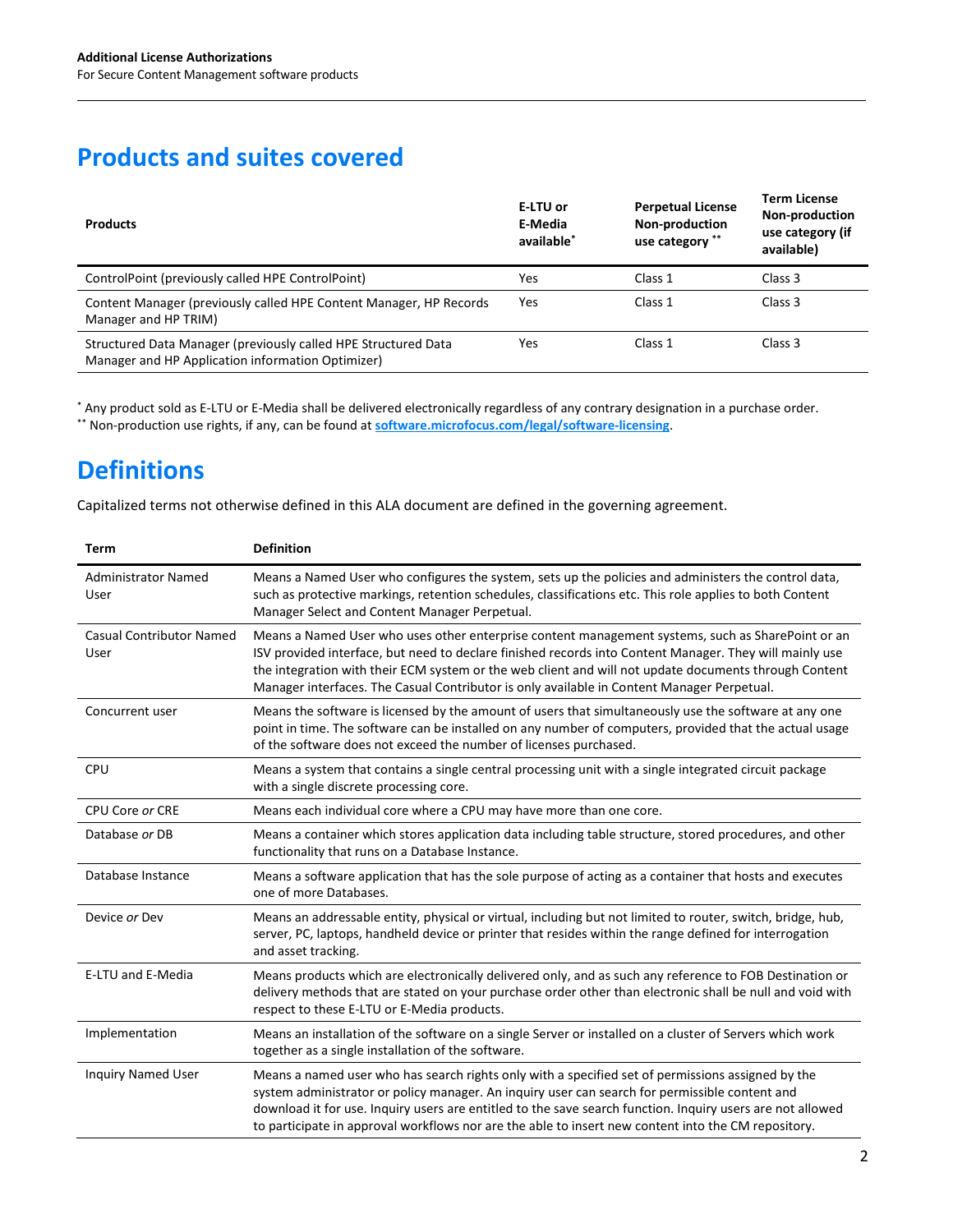#### **Additional License Authorizations**

 $\overline{a}$ 

For Secure Content Management software products

| Term                                     | <b>Definition</b>                                                                                                                                                                                                                                                                                                                                                                                                                  |
|------------------------------------------|------------------------------------------------------------------------------------------------------------------------------------------------------------------------------------------------------------------------------------------------------------------------------------------------------------------------------------------------------------------------------------------------------------------------------------|
| Instance                                 | Means each Implementation of the application installed on a Server.                                                                                                                                                                                                                                                                                                                                                                |
| Integration                              | Means a connection between a source system such as a data feeder where the data or metadata are<br>migrated from the source to the Content Manager software.                                                                                                                                                                                                                                                                       |
| <b>Internal Use</b>                      | Means access and Use of the software for purposes of supporting your internal operations or functions.                                                                                                                                                                                                                                                                                                                             |
| Knowledge Worker<br>Named User           | Means a Named User who uses Content Manager as part of their day-to-day business processes as a<br>document management and filing system. These Named Users will take part in workflows, add and edit<br>documents and search for information. The user type is available only in Content Manager Perpetual.                                                                                                                       |
| LTU                                      | Means License To Use.                                                                                                                                                                                                                                                                                                                                                                                                              |
| Named Administrator<br>User              | Means a Named User who configures the system, sets up operational and administrative policies and has<br>configurable access to all permissions in the user table.                                                                                                                                                                                                                                                                 |
| Named Inquiry User                       | Means a named user who is registered on the system and is able to search and access content via search<br>directly through the CM Select interface or through a bespoke interface, including SharePoint,<br>SharePoint Online or Office 365. There is no user fee for a CM Select Named Inquiry User, but the users<br>must be registered on the system to access permissible content.                                             |
| Named Power User                         | Means a named user who actively participates in the product by creating content for retention or<br>creating and or participating in workflows for content service purposes. The Power User permissions<br>cover a wide range of content creation, records declaration, records management and other document<br>management functionality included in the product. Permissions are detailed in the CM Select<br>Permissions table. |
| Named User                               | Means a specific individual authorized by you to access the software regardless of whether they are<br>actively using the software.                                                                                                                                                                                                                                                                                                |
| Object                                   | Means a discrete unit of content that has its own metadata and unique set of identifiers. Objects can<br>include any content type, including but not limited to audio, video, text, message or document. It has to<br>be findable in search, capable of being rendered in its native format, transported or held.                                                                                                                  |
| <b>Records Coordinator</b><br>Named User | Means a Named User who looks after the day-to-day records management tasks for a business unit. This<br>includes tasks such as interaction with storage providers for physical records, printing of labels and<br>managing the review of their business unit's records that are due for destruction. Permissions include<br>policy and action management. The user type is available only in Content Manager.                      |
| Repository                               | Means a set of data locations that are grouped together for the purpose of data analysis and<br>management.                                                                                                                                                                                                                                                                                                                        |
| Server or Svr                            | Means any designated computer system in which an Instance or Instances of the software is installed.                                                                                                                                                                                                                                                                                                                               |
| Source or Src                            | Means the production database being extracted or archived from.                                                                                                                                                                                                                                                                                                                                                                    |
| тв                                       | Means terabytes which designates the amount of physical capacity that can be managed.                                                                                                                                                                                                                                                                                                                                              |
| Term License to Use or<br>Term LTU       | Means a software license to use (LTU) which indicates in its license description that the license is valid for<br>a specific period of time such as One Month (1M), One Year (1Y) etc. Term LTU's are not perpetual<br>licenses.                                                                                                                                                                                                   |
| Unlimited                                | Means without restrictions in terms of number of systems, devices or media, depending on the context.                                                                                                                                                                                                                                                                                                                              |
| Use                                      | Means to install, store, load, execute and display one copy of the software.                                                                                                                                                                                                                                                                                                                                                       |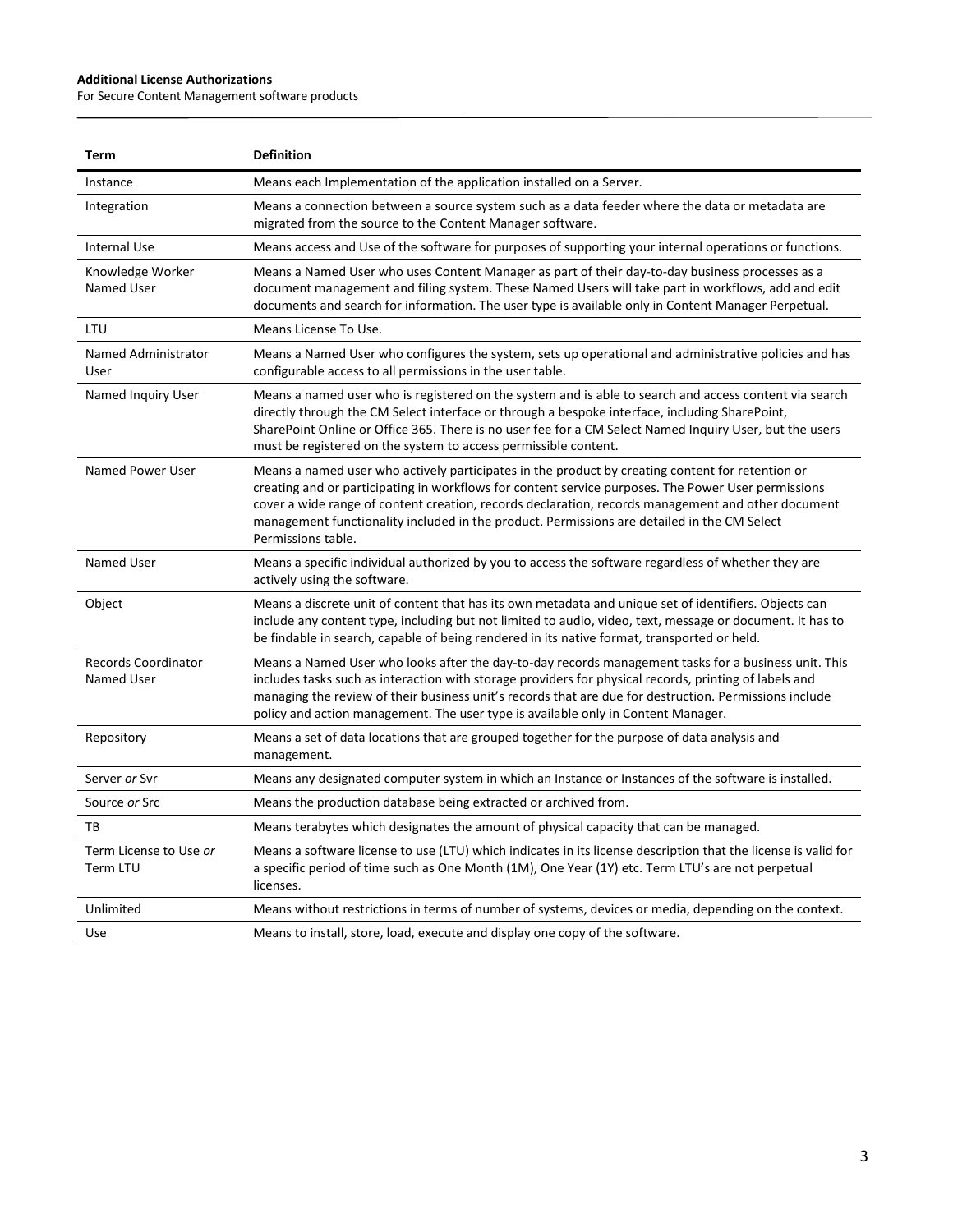## **Software specific license terms**

Software products with software specific license terms are described below. Software products covered by this ALA document (as listed above) and not covered in this section do not have software specific license terms.

## **ControlPoint (previously called HPE ControlPoint)**

ControlPoint is licensed by TB and based on the maximum capacity under management by ControlPoint. The calculation of the TB's required is calculated by summing up the size of all the Repositories under management. If any subset of data is analyzed by two separate Repositories then this data is counted only once. Repository includes the following concepts present in ControlPoint: repository, subset, repository group.

Any amount of data that has been deleted or migrated outside the analyzed Repository by the software or in a manual matter frees ControlPoint licensing capacity that can be then reused. Said freed spaced can however be reused **only** to analyze the natural growth of the same Repository. The freed up licensing capacity can therefore not be used to analyze a new set of Repositories. Under these circumstances the customer is prohibited from pointing the product to a new Repository.

If the Repository is fully deleted or migrated from the primary Source (all of the originally analyzed files are deleted or migrated to a different location) then the freed up licensing capacity can be reused for a different Repository.

Under no other circumstances does the deletion or migration of data free licensing capacity.

**ControlPoint IDOL Find Add-on** is licensed by concurrent users. Provides the IDOL FIND UI for exploration and analysis of data held within the CP IDOL instance. Each SKU provides access for up to 5 concurrent users within a working day. The user count is automatically reset after each 8 hour period. Up to 10 SKUs can be purchased providing concurrent access for a maximum of 50 users.

**Secure Content Manager IDOL PII image Add-on 1 ingest channel** is licensed by concurrent channels of the PII\_Image analysis, multiple instances can be purchased to increase through put.

**Secure Content Manager IDOL OCR Add-on 1 ingest channel** is licensed by concurrent channels of the OCR analysis, multiple instances can be purchased to increase through put.

**Secure Content Manager IDOL Speech To Text Add-on 1 ingest channel** is licensed by concurrent channels of the Speech to Text analysis, multiple instances can be purchased to increase through put.

**Secure Content Manager IDOL Plus Add-on Connector** is licensed by number of additional connectors required. Allows selection of 1 additional connector from the list below, multiple instances can be purchased to add further connectors

- File System (all platforms)
- ODBC
- Web / HTTP
- Facebook
- Amazon
- **Twitter**
- LinkedIn
- YouTube
- Instagram
- Yammer
- Weibo
- Box
- Chatter
- Confluence
- Documentum
- Dropbox
- Dynamics
- **Evernote**
- Exchange Odata
- Exchange WS
- FTP
- Gnip
- Google Drive
- IMAP
- Jive
- Lithium
- Lotus Notes
- OneDrive
- Oracle UCM
- POP3
- RSS/Atom
- Salesforce
- SAP Netweaver
- SharePoint Odata
- SharePoint Remote
- Skype for Business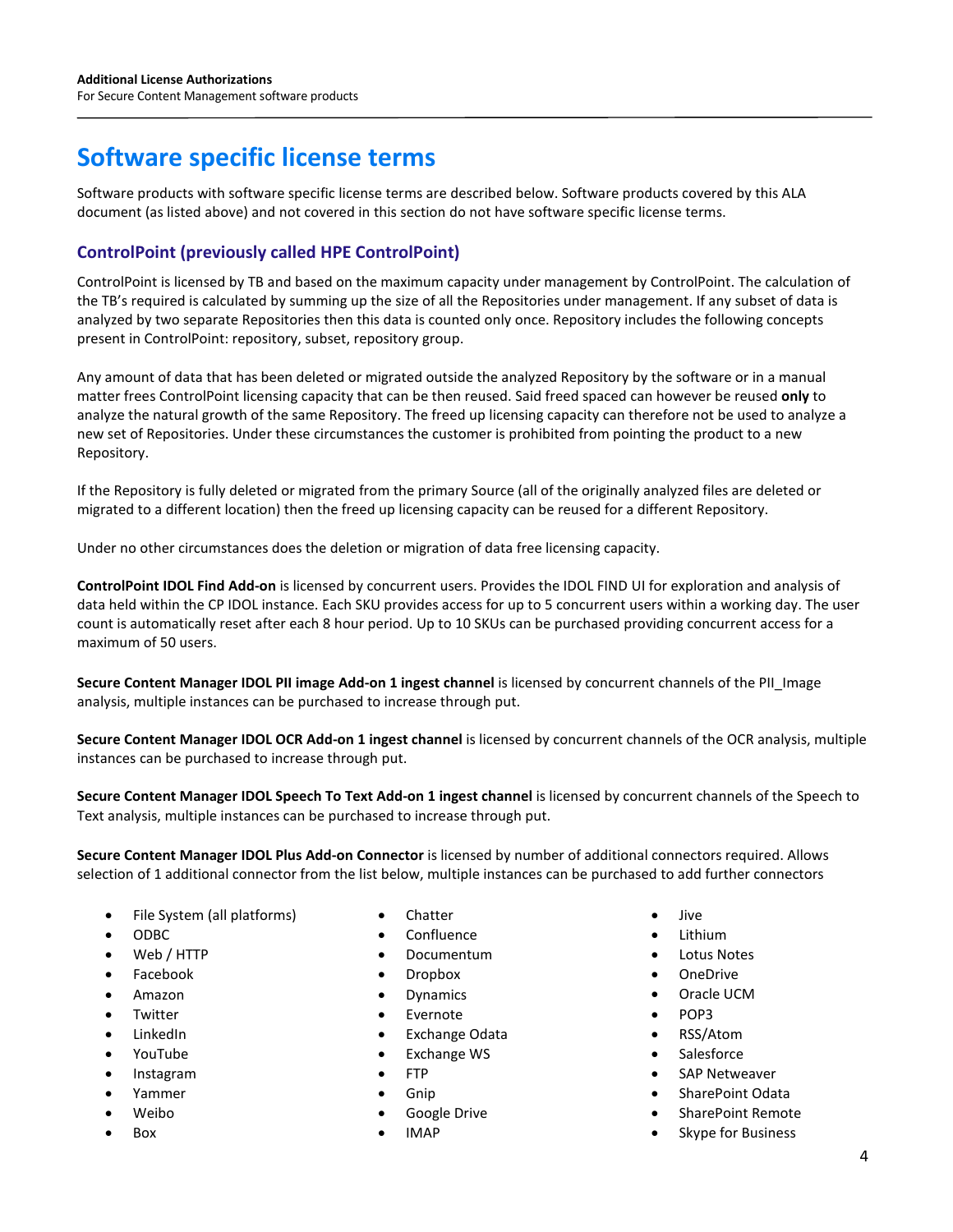#### **Additional License Authorizations**

For Secure Content Management software products

- SourceOne
- Twitter streaming
- Adobe Experience Manager
- Amazon S3
- AzureBlob
- CMIS
- Content Manager
- Digital Safe
- Documentum PLUS
- Drupal
- **Enovia**
- Enterprise Vault
- Exchange Odata PLUS
- eRoom
- FileNet P8 PLUS
- Hadoop
- Hubspot
- Object Store
- IBM Content Manager
- IBM Seedlist

- Jama
- JIRA
- MS Planner
- MS Teams
- Notes PLUS
- ObjectiveQuest Archive Media
- Service Now
- SharePoint Odata PLUS
- SharePoint Remote PLUS
- **Slack**

## **Content Manager (previously called HPE Content Manager, HP Records Manager and HP TRIM)**

Content Manager is available as both Perpetual or Subscription license model.

A **perpetual** software **license** is a type of software **license** that authorizes an individual/organization to use a program indefinitely.

**Subscription** software is priced on a recurring basis and is an on-going **subscription,** in effect the software is being rented rather than owned.

#### **Content Manager Perpetual**

Content Manager Perpetual is licensed as described below.

Content Manager (CM) is sold by edition; see product specifications for an overview of the functionality included in these editions.

Each edition includes **one Administrator Named User** and **one Records Coordinator Named User.**

The edition license will have further additional licenses added to it:

#### **1. Users**

Any additional users must be added according to user role:

- Administrator Named User,
- Records Coordinator Named User,
- Knowledge Worker Named User,
- Casual Contributor Named User and
- Inquiry Named User.

A Named User license may not be transferred from one individual to another unless the original Named User no longer requires and is no longer permitted to access (there are no concurrent named users in Content Manager Select or Content Manager Perpetual).

#### **2. Volume**

A volume package must be purchased, accounting for the number of meta-data records managed by CM.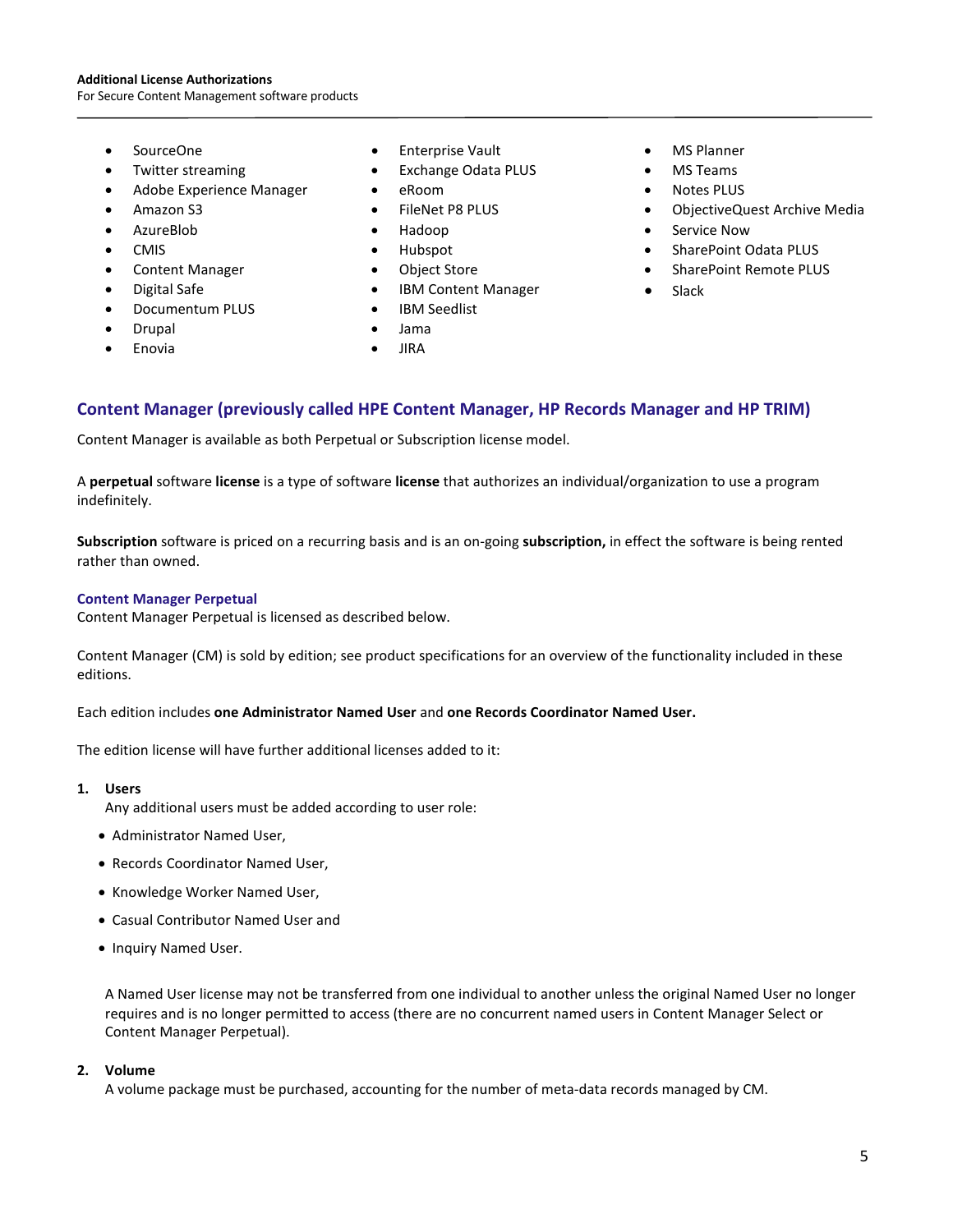#### **3. Functional Modules**

Different editions include a different selection of the below modules. If a module is not included in an edition, it can be purchased at an additional cost.

- Content Manager Optical Character Recognition
- Content Manager Regulatory Record Keeping SAP Module
- Content Manager Rendering.
- Content Manager SAP Integration
- Content Manager Warehouse Integration
- Content Manager Policy Center

#### **Content Manager Select**

**Content Manager Select** is a business model allowing organizations to pay by subscription or term. In this model, customers can purchase use of the solution for a one- or three-year period.

**Content Manager Select is sold by a single edition – Content Manager Select Edition**; see product specifications for an overview of the functionality included in this edition. The CM Select Edition is sold by a subscription (term) license in the following terms.

- One or Three-year terms
- Three-month terms for Managed Solution Providers (MSP) only.

The key licensing metrics are

- paid users on a defined term basis,
- volume under management (the number of meta-data records managed in the system) and
- two **optional** modules that can be purchased on the same term basis.

Licensees must purchase the CM Select edition – that includes at no additional cost:

- **Five Administrator Users (user package)**
- 500,000 record objects (volume package)
- **subscription licenses for every administrator user named registered in the system.**
- the following modules that are currently available for purchase or by bundle in Content Manager Perpetual:
	- Renditioning,
	- Optical Character Recognition (limit to two channels),
	- Auto-Classification,
	- Data Warehousing and
	- Advanced Disposal Processing.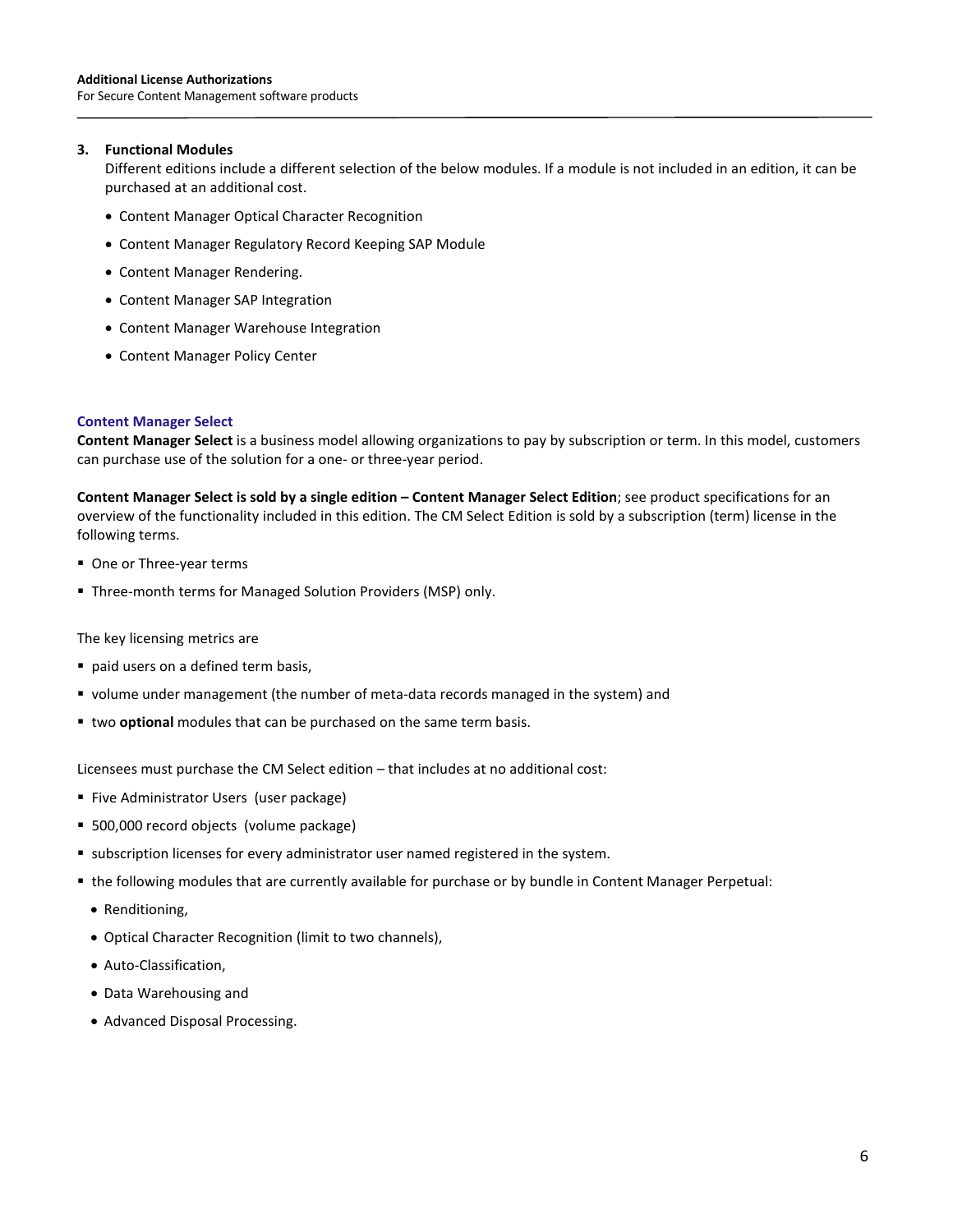In addition, licensees may purchase additional:

1. User types – **Administrator and Power User**. (The Inquiry user is free of charge and unlimited)

Content Manager Select User Types are **Content Manager Select**

- Named Administrator User,
- Named Power User, and
- Named Inquiry User.
- 2. Volume Licensees are required to purchase volume modules to manage and retain objects **in excess of 500,000 objects.**

Additional License Authorizations for the Secure Content Management software products are classified as **Functional Modules** and **Editions and Volume Packages**.

#### **Functional Modules**

**Content Manager Optical Character Recognition** is sold by package and is licensed per pack of 10 million Objects or for Unlimited Objects.

**Content Manager Regulatory Record Keeping SAP Module** per pack of 100 million Objects or for Unlimited Objects.

**Content Manager Rendering** is licensed by Implementation.

**Content Manager SAP** is licensed per pack of 10 million Objects.

**Content Manager Warehouse Integration** is licensed per Integration.

A Named User license may not be transferred from one individual to another unless the original Named User is no longer required, and is no longer permitted to access.

**Content Manager Policy Center** – This connector allows Content Manager to directly communicate with the Iron Mountain Policy Center, allowing for retention and legal citations to be directly attached to the metadata of records objects either ingested or created in Content Manager. It is licensed by module on implementation.

**Content Manager SAP Integration** – This integration, licensed by module on implementation, allows organizations to actively manage records contained in SAP by re-locating records into the Content Manager Repository. The SAP Integration is royaltybearing as it uses third party software.

**Content Manager Auto-Classification** Content Manager Auto-Classification is sold by package; each package is licensed by Implementation.

#### **Content Manager IDOL Find Add-on**

Content Manager IDOL Find Add-on is licensed by instances of Content Manager. Provides the IDOL FIND UI for exploration and analysis of data held within the CM IDOL instance. Each SKU provides access for unlimited users.

#### **Editions and Volume Packages**

**Content Regulatory Record Keeping Base** is licensed per pack of 100 million Objects plus 10 Named Users.

**Content Manager Volume Package** is licensed per pack of 500 thousand, 1 million, 3 million, 5 million, 10 million or 100 million Objects.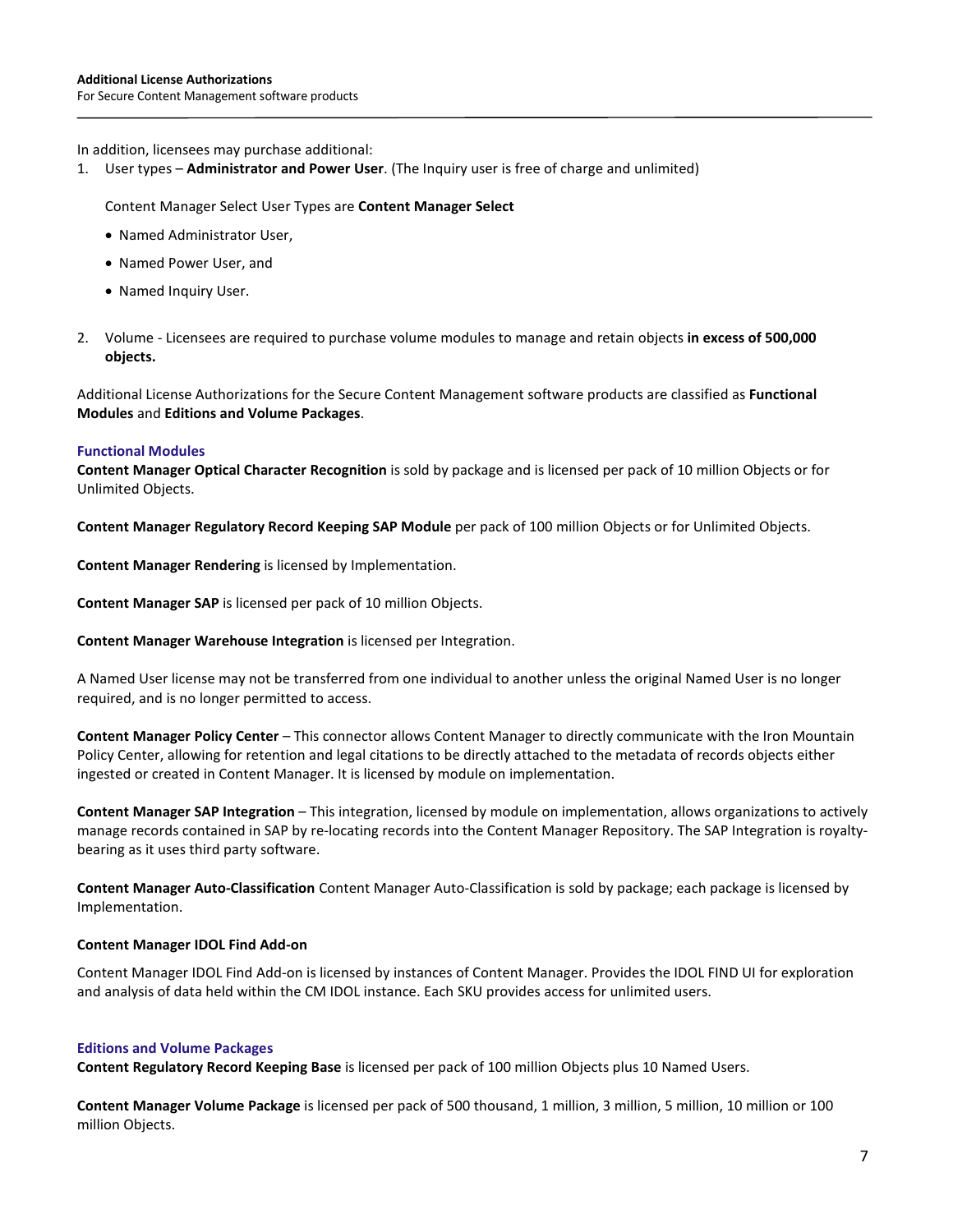## **Structured Data Manager (previously called HPE Structured Data Manager, HP Application Information Optimizer and HP Database Archiving)**

**Structured Data Manager** is licensed by Source Database. If multiple Databases exist on one physical Server, each Database to be archived is considered a Source Database and must have a separate license. For example, if three Databases reside on one physical Server and only one will be archived with Structured Data Manager, only that one Database is considered a Source Database and requires a license. Licenses cannot be transferred between production Databases.

**Structured Data Manager** is only licensed per Source Platform to customers who purchased such licenses prior to December 1, 2013.

**Structured Data Manager single Source Platform:** includes the license-to-use (LTU) for archiving data from a production Database to an archive in either the form of another Database or a file. Licensing is determined by:

- The total number of CPU Cores that are being used by the production Database to be archived.
- If multiple Databases exist on one physical server, each Database to be archived must have a separate license. For example, if 3 Databases reside on one physical server and only one will be archived with Structured Data Manager, only that 1 Database requires a license.
- If the production Database does not have a fixed number of CPU Cores allocated to it, in a partitioned or provisioned environment for example, the Database should be licensed for the maximum number of CPU Cores that the Database could use at any given time.
- If the production Database resides in an Oracle RAC environment, the Database should be licensed according to the total number of CPU Cores across nodes allocated to that production Database.

Licenses cannot be transferred between production Databases. License does not include Neoview as a production Source Database.

**Structured Data Manager 5 Source Platform:** includes the license-to-use (LTU) for archiving data from 1-5 production Databases to an archive in either the form of another Database or a file. This multi-Source license is determined by:

- The total number of production Databases between 1-5 to be archived.
- This multi-Source license does not consider the amount of CPU Cores on each of the individual Databases.

This license is strictly limited for use on 1-5 production Databases. Use of the software on 6 or more production Databases is in violation of the license. Licenses cannot be transferred between production Databases. License does not include Neoview as a production source Database.

**Structured Data Manager 25 Source Platform:** includes the license-to-use (LTU) for archiving data from 1-25 production Databases to an archive in either the form of another Database or a file. This multi-Source license is determined by:

- The total number of production Databases between 1-25 to be archived.
- This multi-Source license does not consider the amount of CPU Cores on each of the individual Databases.

This license is strictly limited for use on 1-25 production Databases. Use of the software on 26 or more production Databases is in violation of the license. Licenses cannot be transferred between production Databases. License does not include Neoview as a production source Database. Options for all pre-packaged application support modules (EBS or PSFT), Transparency and Archive Query Server are included.